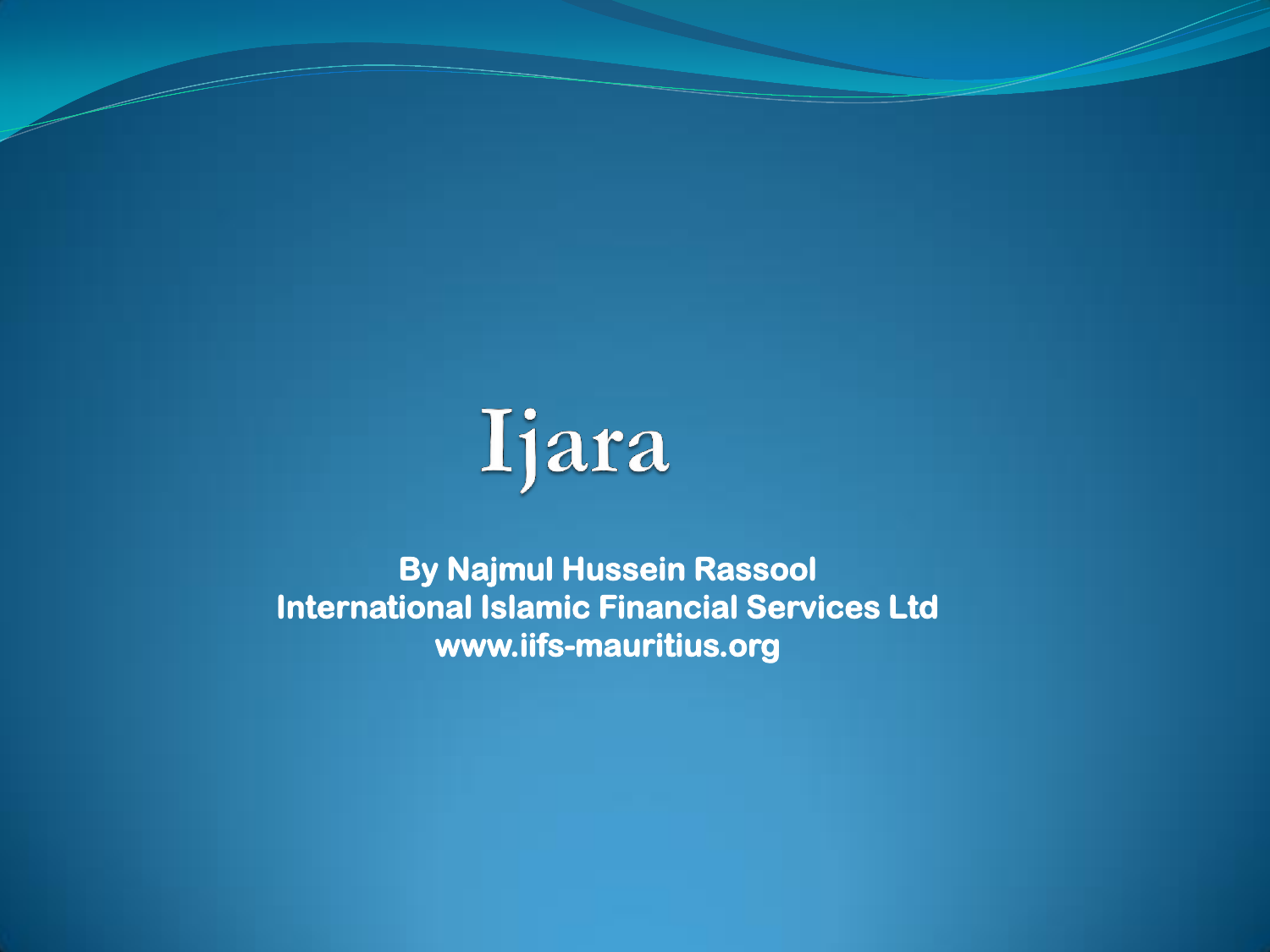#### Ijara

- Ijara is a contract that involves transfer of usufruct of an asset (eg. Land, property, motor vehicle, equipment) to another party in return for a consideration or rental payment
- Ijara also means selling the benefit or the use of an asset for an agreed consideration
- Ijara can be used as a mode of finance by Islamic Banks : they purchase assets and rent out to a customer for a determined period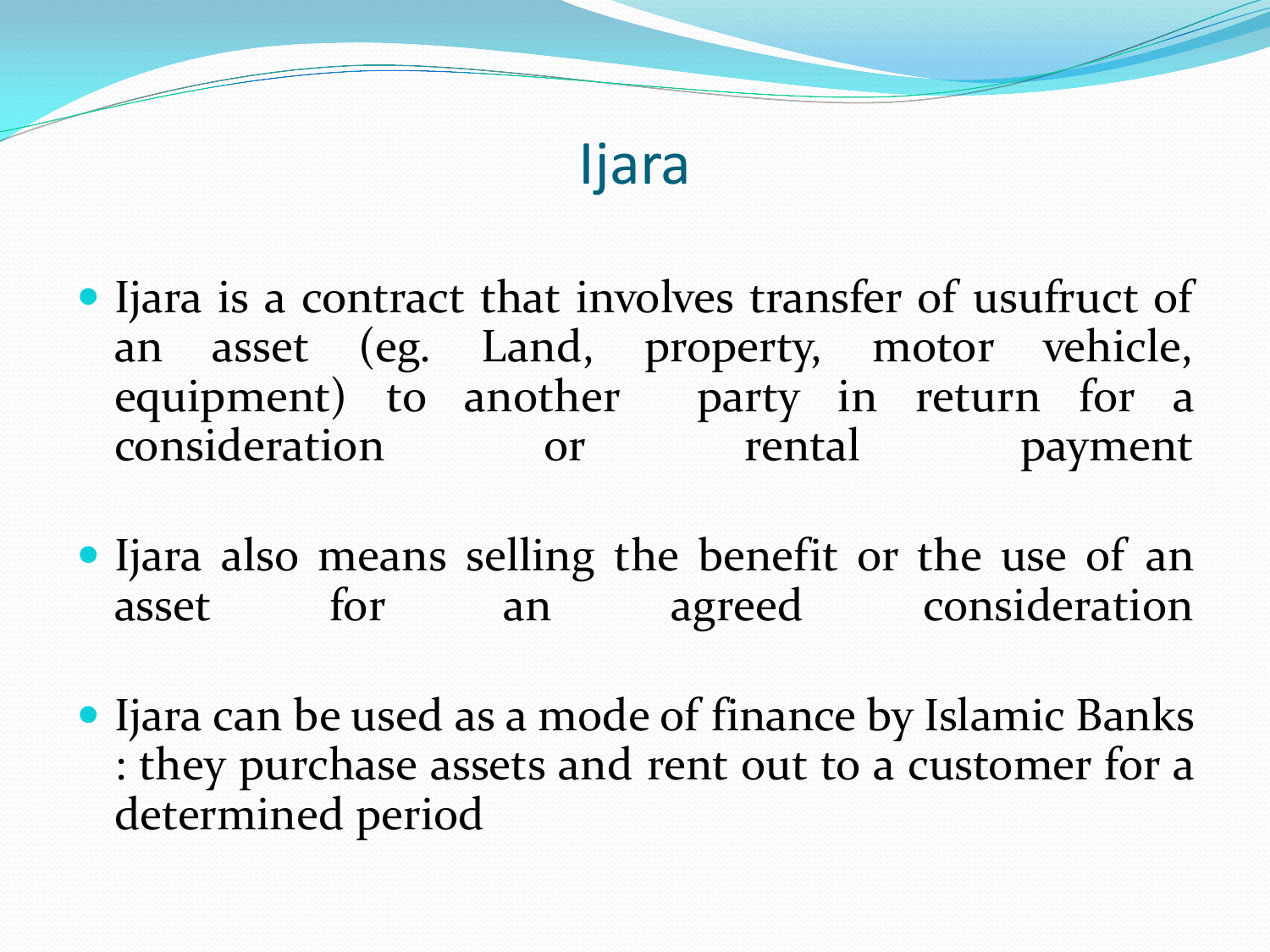### Basic Rules of Ijara

- Transferring use of asset, not transferring ownership
- Lease asset should be valuable, identified & quantified
- Asset must be in ownership of *Lessor*
- Consumables cannot be leased out
- Liabilities of ownership borne by *Lessor*
- Lease is 'Period Specific'
- Lease is 'Use Specific' : Lessee uses the asset only as specified in the Ijara Agreeement
- Lessee is Ameen : If he acts negligently or misuses, he must compensate the Lessor for any losses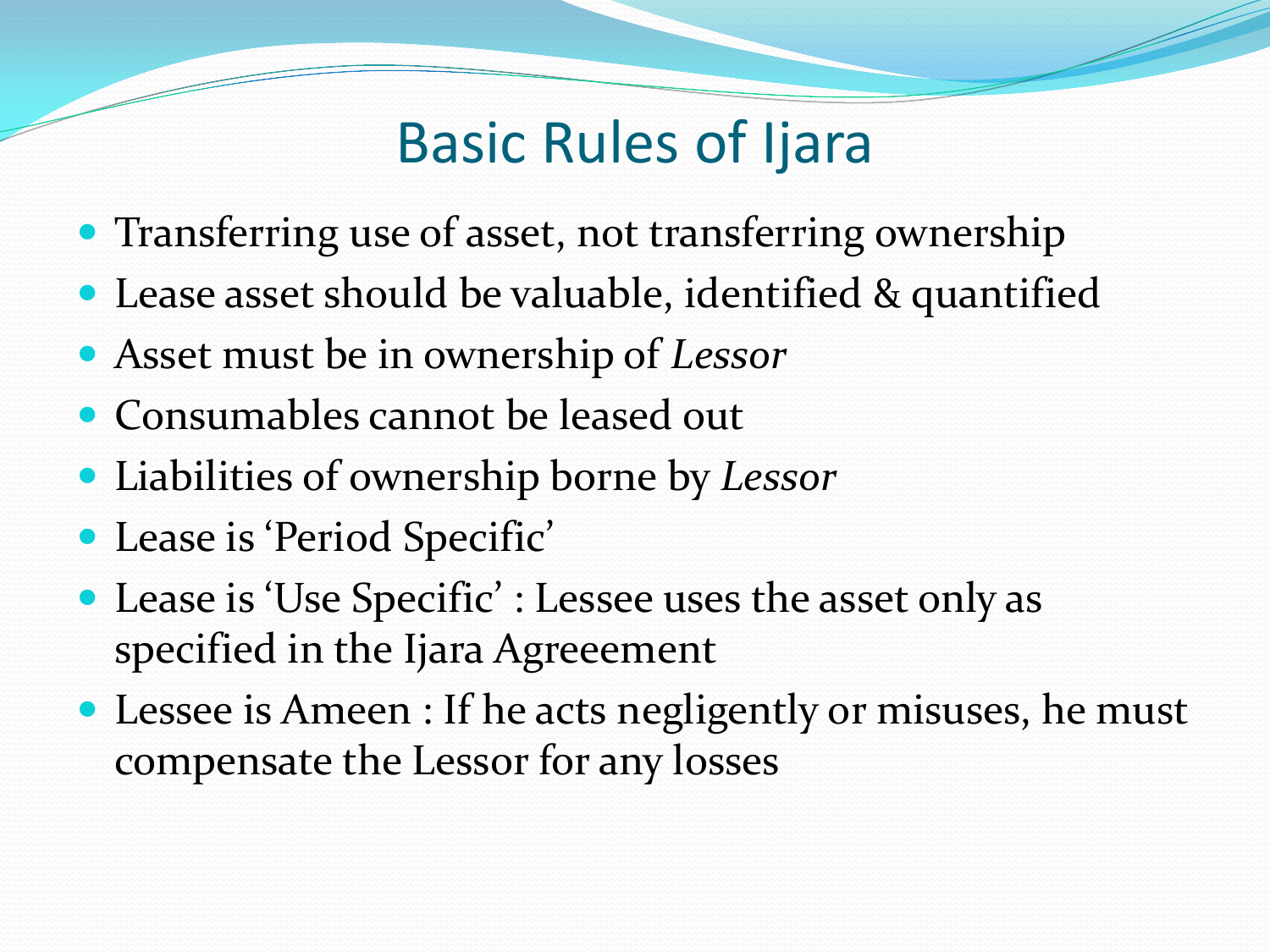# Expenses for the Lessor (Owner of Asset)

- $\sqrt{\phantom{a}}$  Any expenses incurred in acquiring the asset
- Import
- Freight or Transport Costs of the asset
- $\checkmark$  Customs duty
- Any loss beyond the control of the lessee
- All expenses relating to the ownership of the property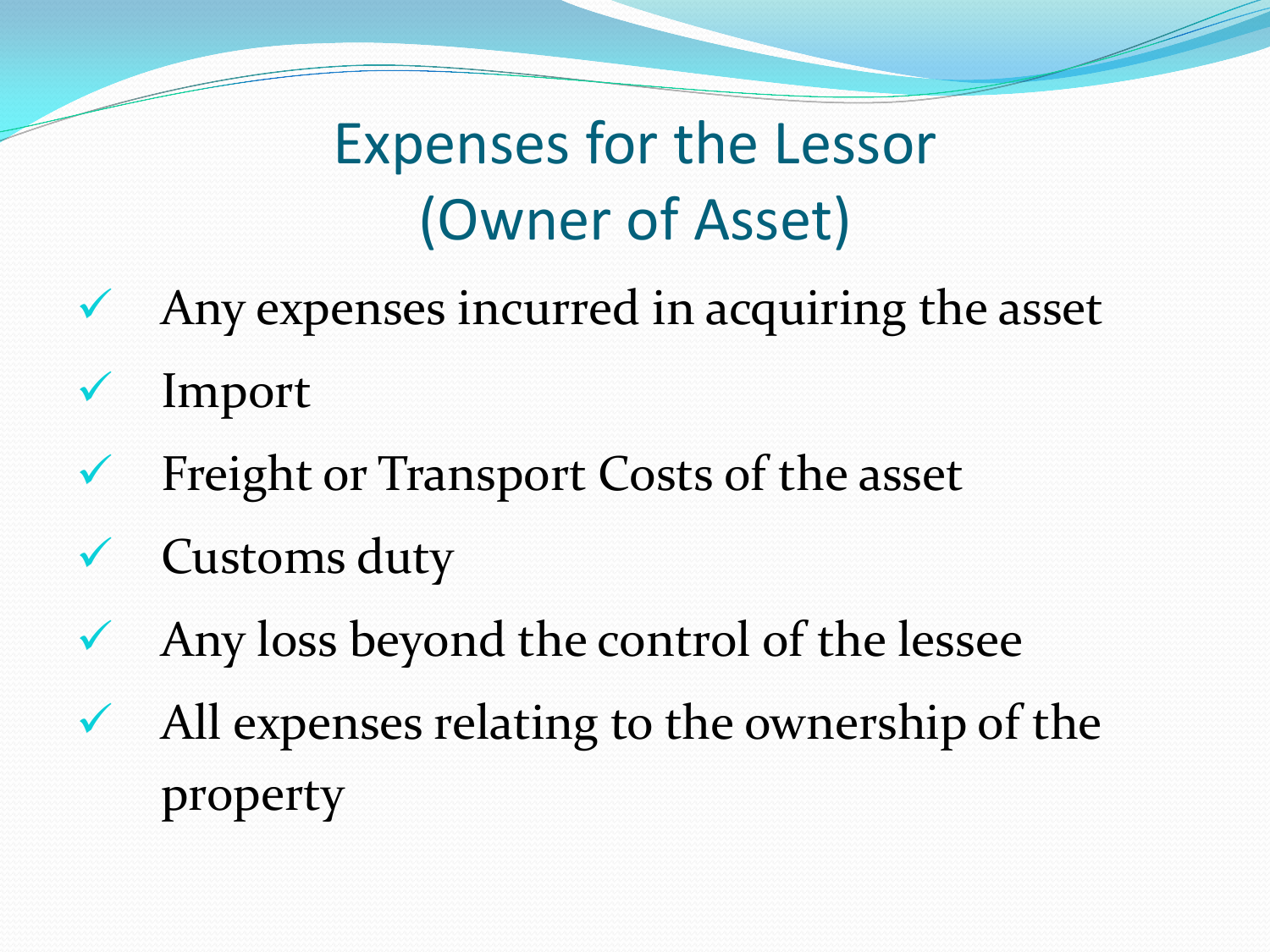## Expenses for the Lessee

- Operational expenses
- Wear and Tear
- **Any loss or damage caused to the asset by** his misuse or negligence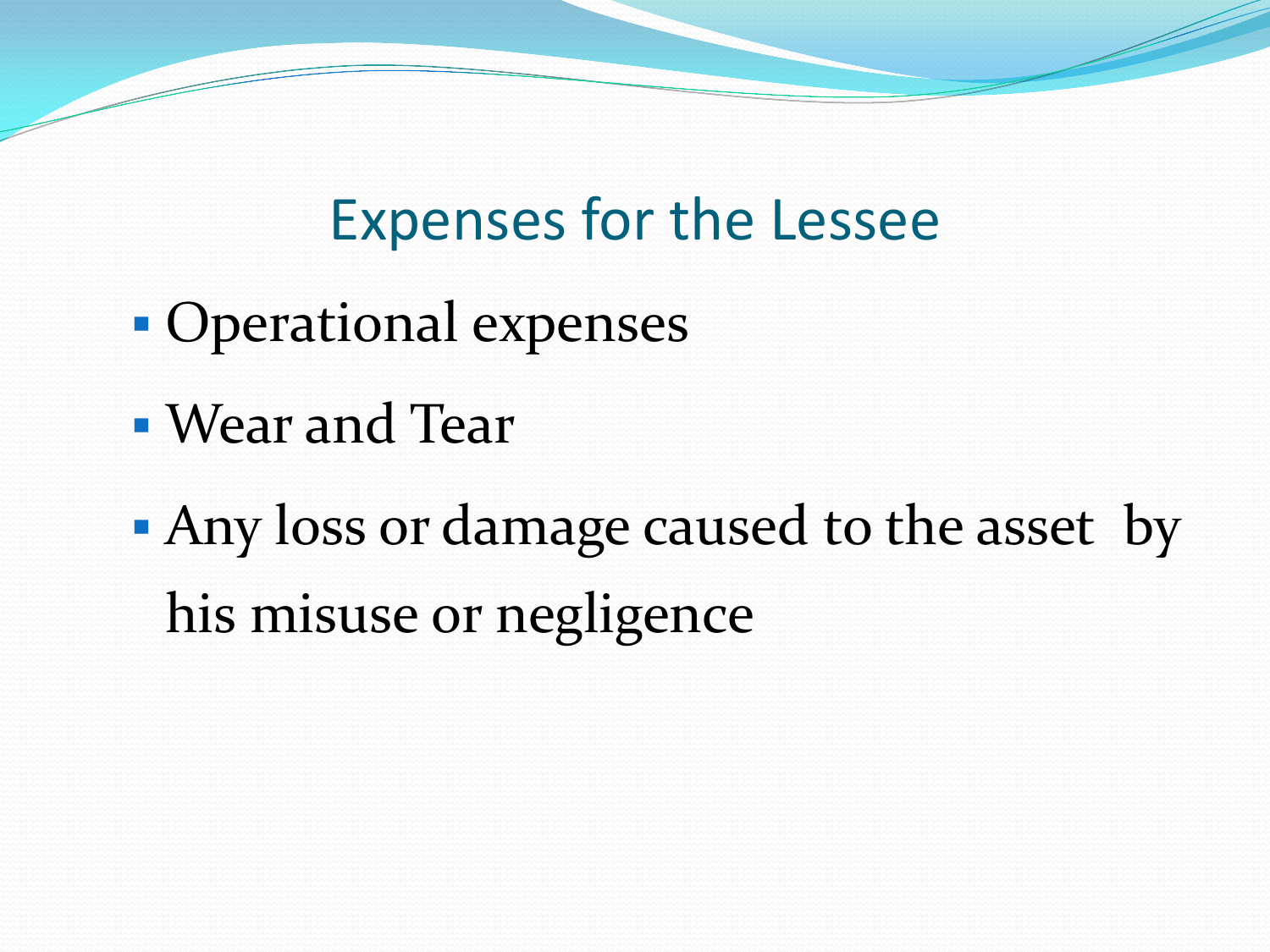#### Relevant Aspects for the Contract

- The Lessor may transfer the asset to the ownership of the Lessee at the end of the contract either :
	- As a gift / donation
	- Through the final rental payment
	- At a nominal value
- Can the Lessor sell the property to a 3<sup>rd</sup> party during the lease ?
	- If he does, the lease is not terminated but enforceable with the new owner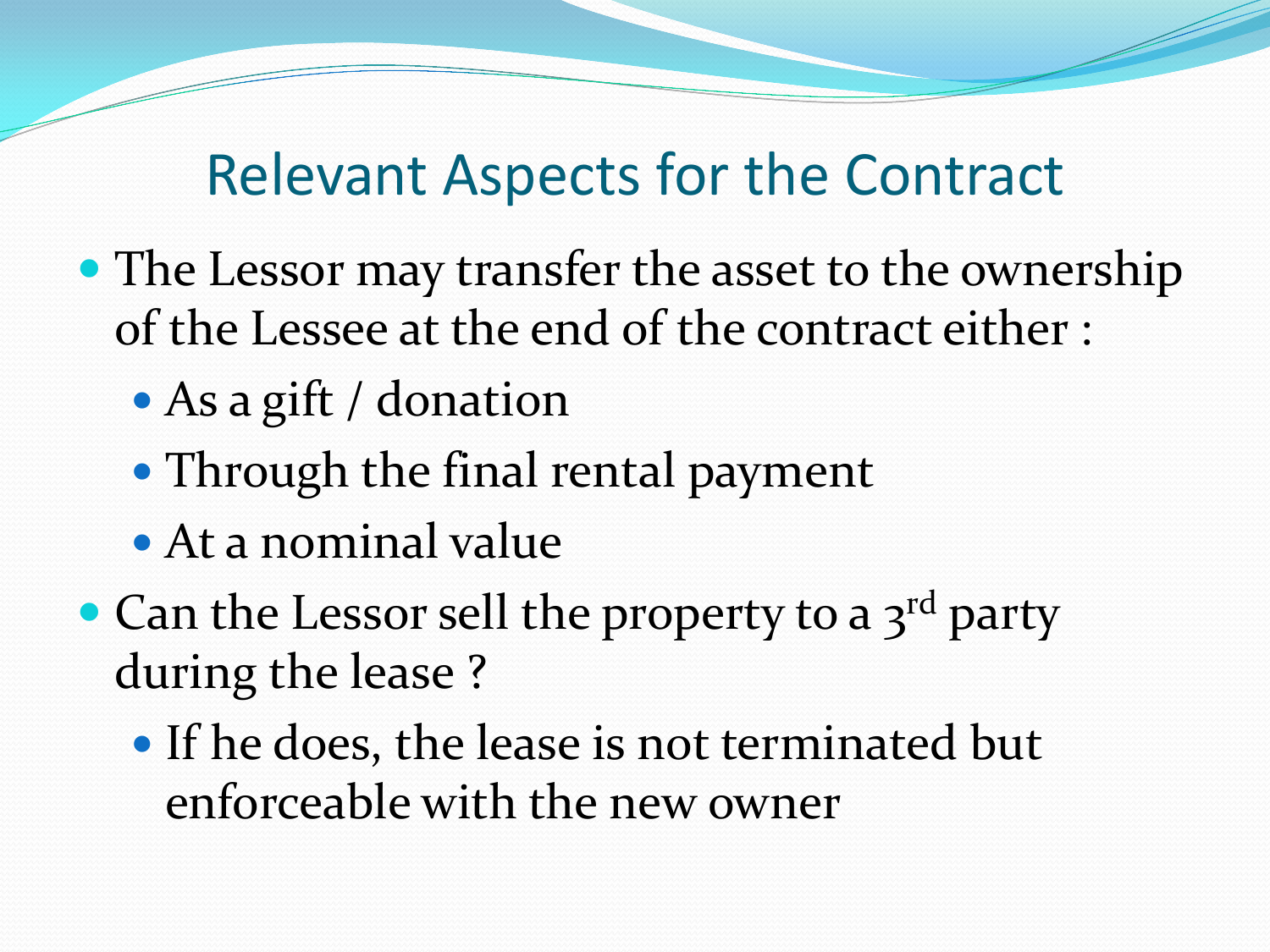#### Leasing/Ijarah Contract

| <b>Conventional Leasing</b> |  |
|-----------------------------|--|
|-----------------------------|--|

#### **Conventional Leasing Ijarah**

these contracts contain Sharia'h perspective.conditions that are contravenes with the Islamic Sharia'h.

Financing lease contains conditions of hire purchase, which is not permissible by Sharia'h.

Car financing or loan agreement contains conditions of interest. Interest is considered **R***iba* by Sharia'h

There are two types of|The-Ijarah contract does not contracts, Financial lease and contain any condition that loan for car financing. Both|makes the contract void under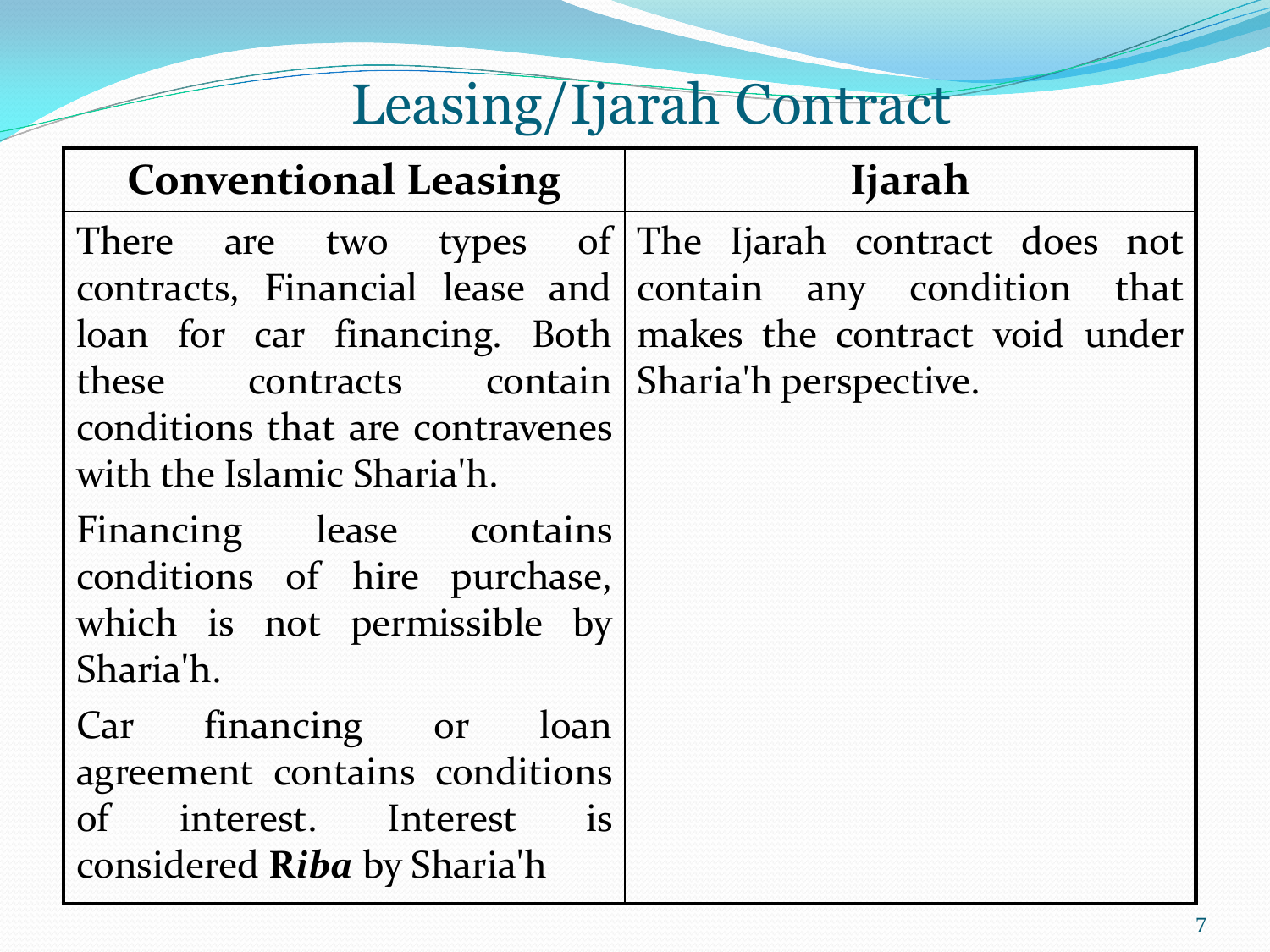## Rights & Liabilities of Lessor and Lessee

| <b>Conventional Leasing</b>                                                                                                                                                                                                                                             | <b>Ijarah</b>                                           |
|-------------------------------------------------------------------------------------------------------------------------------------------------------------------------------------------------------------------------------------------------------------------------|---------------------------------------------------------|
| In Conventional Leasing All risks pertaining<br>Products, the Customer is   ownership are borne by<br>responsible for all kinds of Lessor. Customer only bears<br>losses or damages to the Leased   usage-related risks<br>asset, irrespective of the<br>circumstances. | to                                                      |
| If the insurance company does<br>not compensate the entire<br>outstanding amount in case of<br>total loss, the customer is liable<br>to pay the balance.                                                                                                                | Lessor bears the risk of<br>Insurance claim settlement. |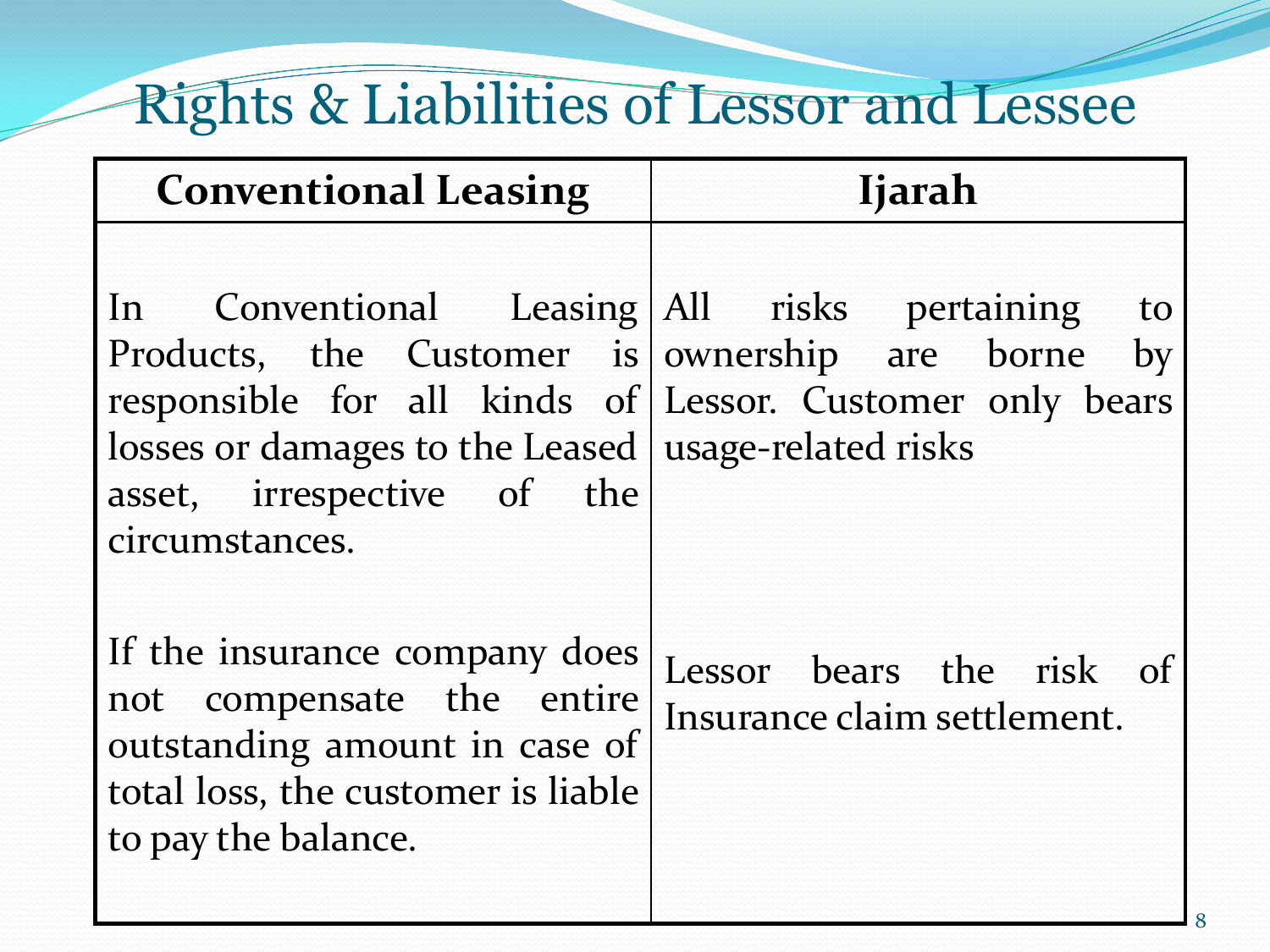## Rentals recovery in case of theft and loss

| <b>Conventional Leasing</b> | <b>Ijarah</b>                                                                                                                                                                                                      |
|-----------------------------|--------------------------------------------------------------------------------------------------------------------------------------------------------------------------------------------------------------------|
|                             | If the Leased Asset is stolen   Under the Islamic Ijarah,<br>or completely destroyed, rent is consideration for                                                                                                    |
|                             | the conventional leasing usage of the leased asset,<br>company or Bank would and if the asset has been<br>continue charging the lease stolen, destroyed or<br>rent till the settlement of temporarily out of order |
| the Insurance claim         | and not in use of Customer,<br>the concept of rental<br>becomes void. In such<br>situations rental is not<br>charged from the lessee.                                                                              |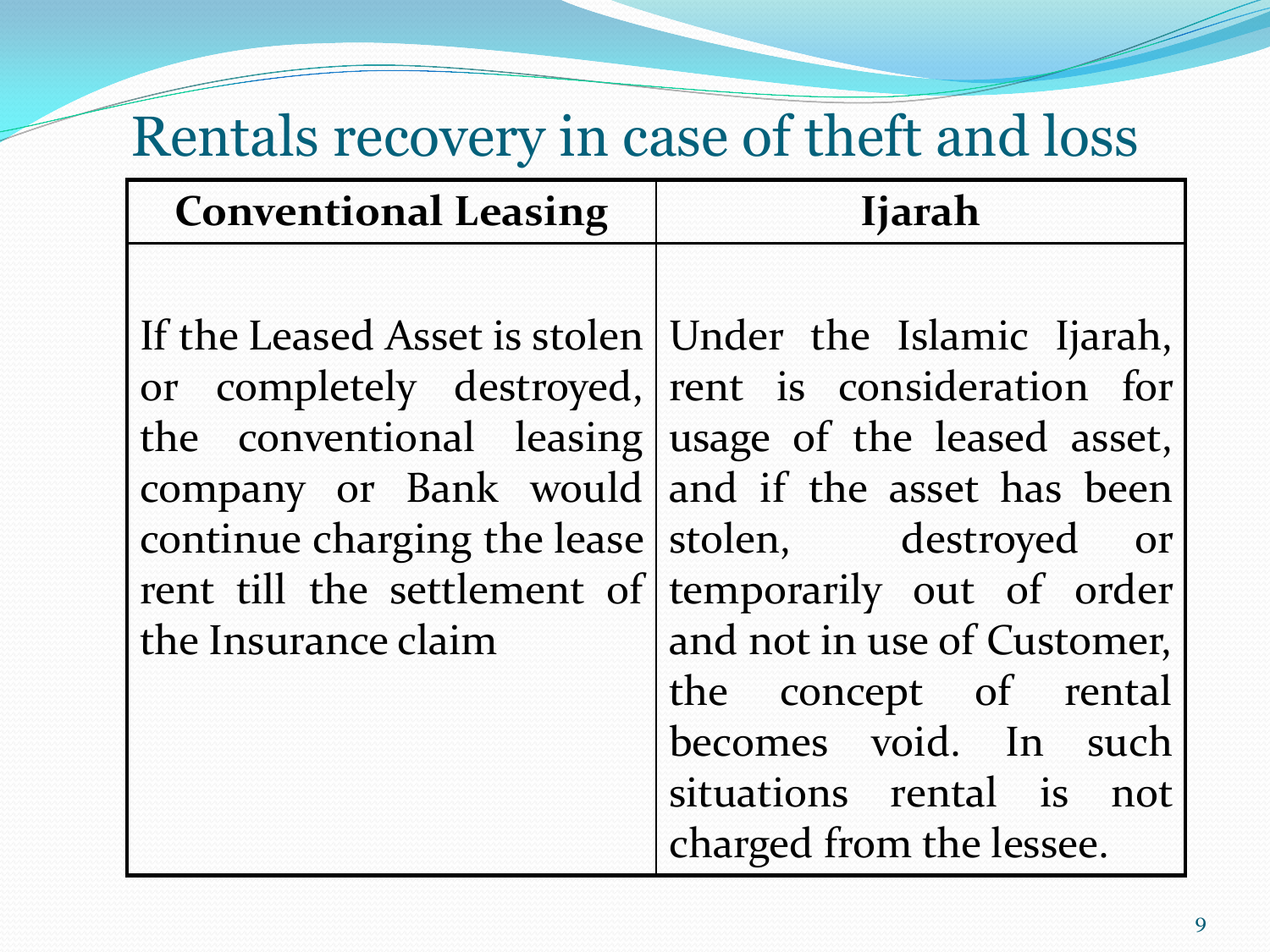# Penalty for late payment

| <b>Conventional Leasing</b>                                  | <b>Ijarah</b>                                                                                                                                                                   |
|--------------------------------------------------------------|---------------------------------------------------------------------------------------------------------------------------------------------------------------------------------|
| if rent is not paid on time. date, he will pay a certain     | In most contemporary Under Ijarah, the Lessee may<br>financial leases, an extra   be asked to undertake that if<br>monetary amount is charged   he fails to pay rent on its due |
| This extra amount is the amount to a charity Fund,<br>Haram. | considered Riba and is which will be administered<br>through the Islamic Bank.                                                                                                  |
| leasing institution into their<br>income.                    | This amount is taken by the $ For this purpose the bank$<br>maintains a charity fund<br>where such amounts may be<br>credited and disbursed for<br>charitable purposes.         |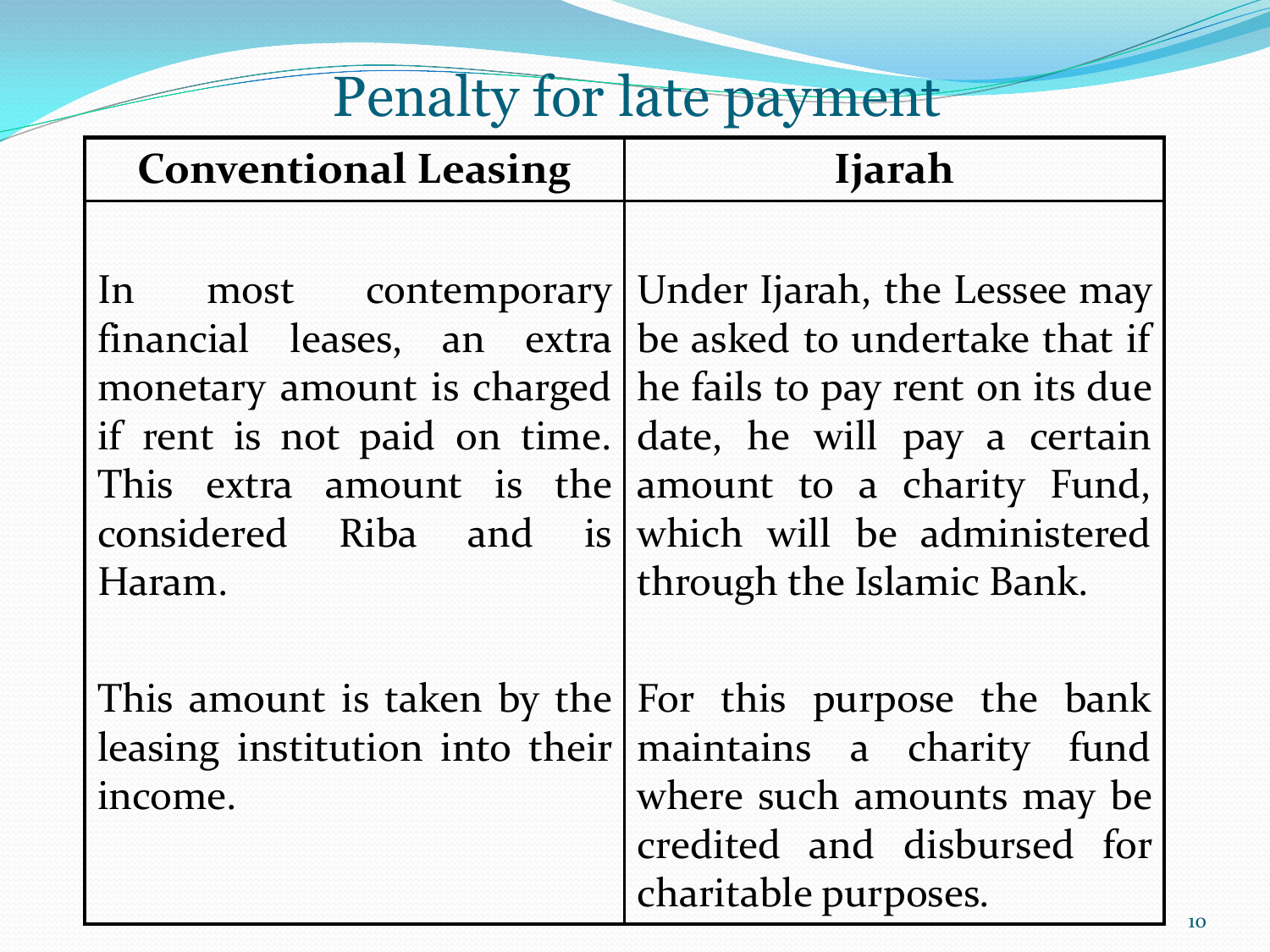# Insurance premium

| <b>Conventional Leasing</b> | <b>Ijarah</b>              |
|-----------------------------|----------------------------|
|                             |                            |
| Insurance is independent    | Takaful / Insurance should |
| of the lease contract. The  | be at the expense of the   |
| insurance expense of the    | Lessor and not at the      |
| asset is directly borne by  | expense of the lessee. The |
| the lessee                  | Lessor may increase the    |
|                             | lease rent to recover any  |
|                             | costs incurred by him in   |
|                             | connection with the asset. |
|                             | However, as a matter of    |
|                             | principal, the cost should |
|                             | be paid for by the Lessor. |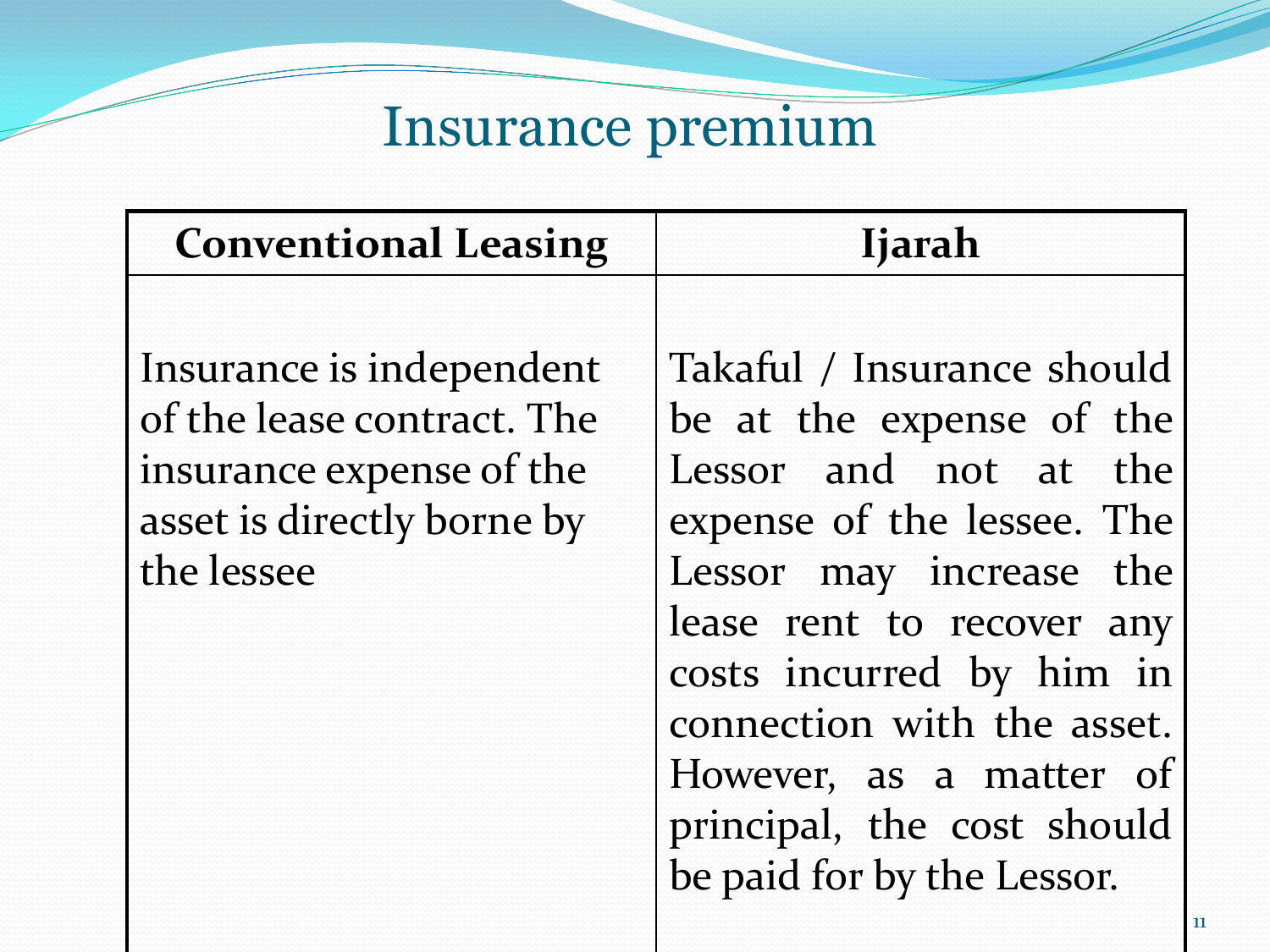# Registration Charges

| <b>Conventional Leasing</b>                                      | <b>Ijarah</b>                                                                                                                     |
|------------------------------------------------------------------|-----------------------------------------------------------------------------------------------------------------------------------|
| Lessee is responsible for The Leased Asset (vehicle)<br>Vehicle. | the Registration of Leased is registered in the name of<br>the Bank and registration<br>charges are paid by the<br>Bank (Lessor). |
|                                                                  | The Lessor may increase<br>the lease rent to recover<br>any costs incurred by him<br>in connection with the<br>asset              |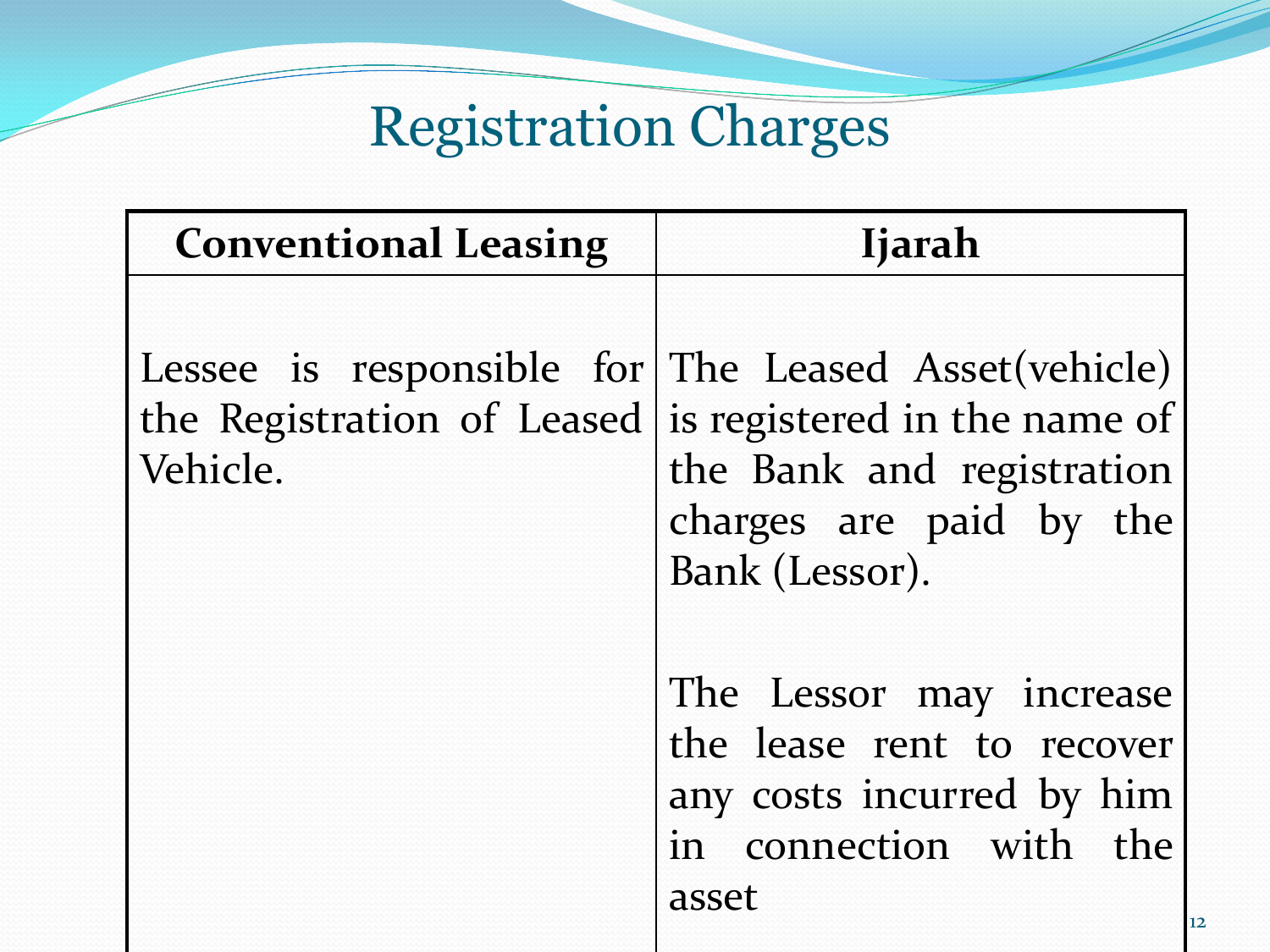#### Purchase of asset

|                                                                                                                                                                                                                                                                                                                                                                                                                                   | <b>Conventional Leasing</b> | <b>Ijarah</b> |
|-----------------------------------------------------------------------------------------------------------------------------------------------------------------------------------------------------------------------------------------------------------------------------------------------------------------------------------------------------------------------------------------------------------------------------------|-----------------------------|---------------|
| Under conventional leasing There is not such clause in<br>contracts, the vehicle is the Ijarah Agreement that<br>automatically transferred in Leased Asset will<br>the name of the customer automatically transfer to<br>upon completion of the lease   Lessee.<br>period, whether or not he<br>wants to purchase it.<br>Separate sale agreement is<br>required to execute sale<br>transaction at the end of<br>lease term.<br>13 |                             |               |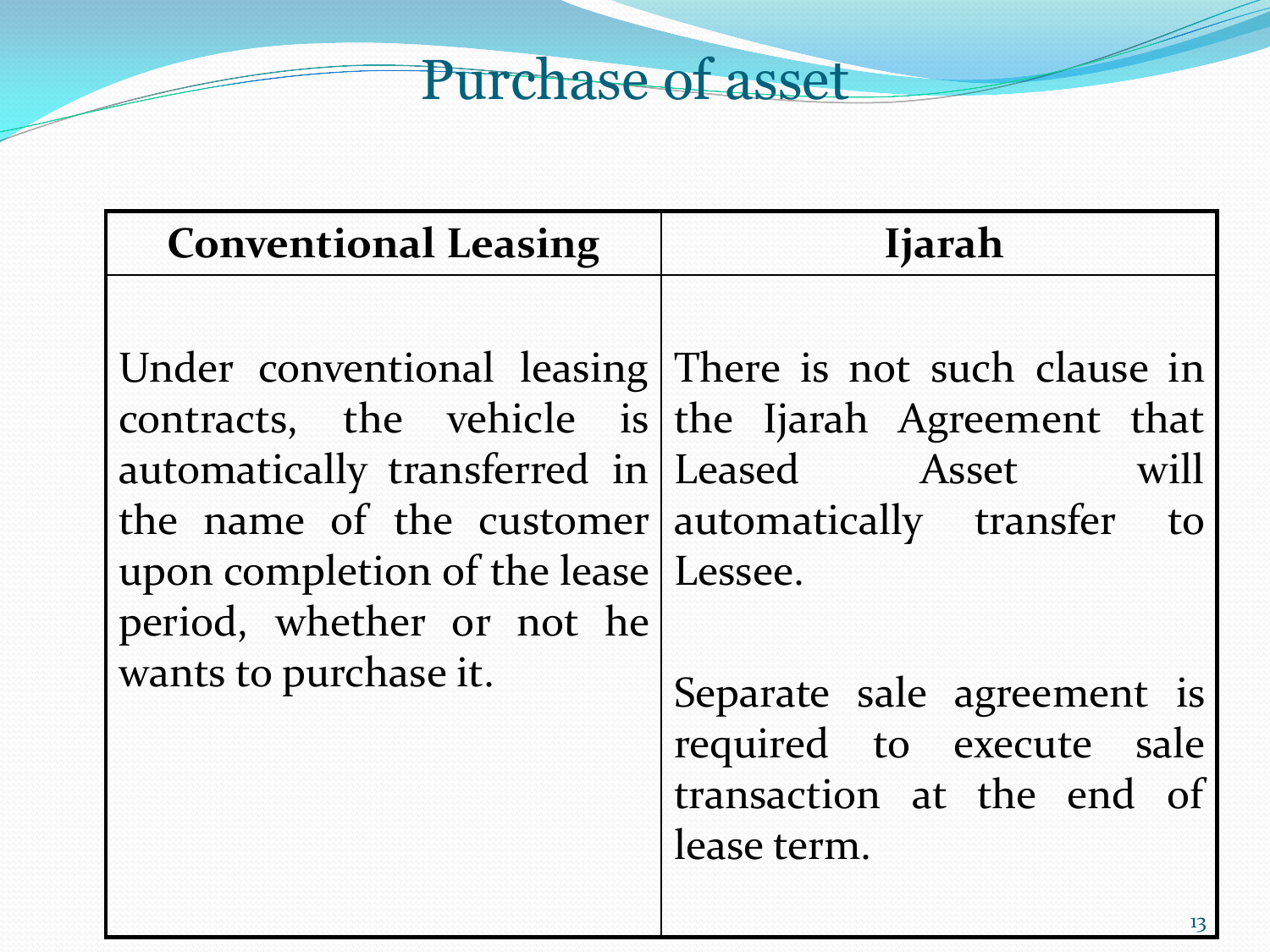### Commencement of Rentals

| <b>Conventional Leasing</b>                                                                                                                                                                              | <b>Ijarah</b>                                                                                                          |
|----------------------------------------------------------------------------------------------------------------------------------------------------------------------------------------------------------|------------------------------------------------------------------------------------------------------------------------|
| In case of Booking of In case of Car Ijarah, the<br>Leased Asset, recovery of recovery of rentals is<br>Lease<br>commence after the Leased Asset.<br>payment of cost of Asset to<br>manufacturer/dealer. | installment associated with delivery of<br>Rental recovery should not<br>be commenced before the<br>delivery of Asset. |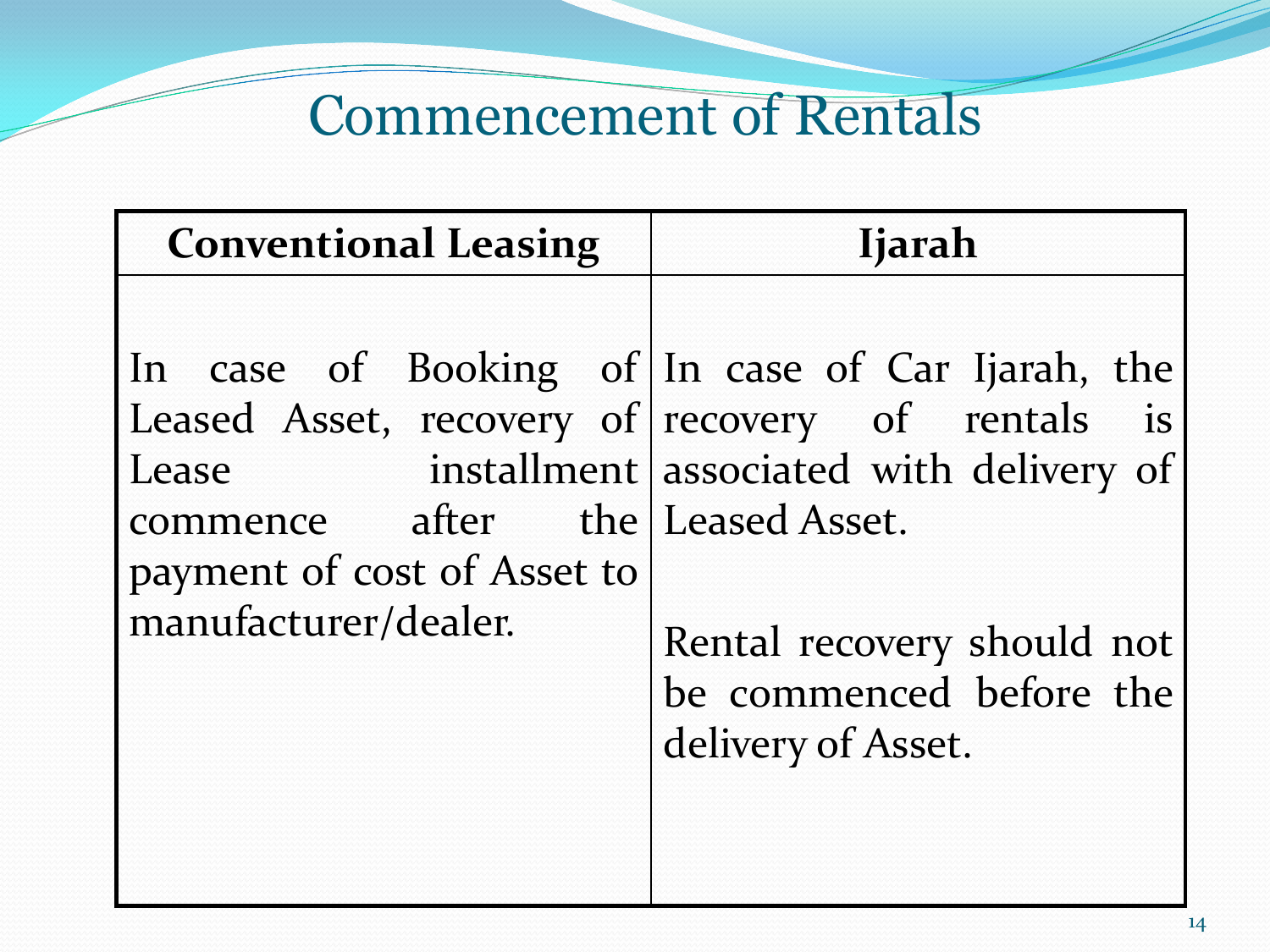# Signing of Lease Contract

| <b>Conventional Leasing</b>                           | <b>Ijarah</b>                                                                                                                                                            |
|-------------------------------------------------------|--------------------------------------------------------------------------------------------------------------------------------------------------------------------------|
| Leased Asset is not owned by unless:<br>the Customer. | Lease Agreement can be In case of Ijarah, the Ijarah<br>signed by the Lessee and $ $ Agreement can not be signed<br>Lessee any time even if the by the Lessor and Lessee |
|                                                       | Asset has come in to<br>existence                                                                                                                                        |
|                                                       | Assets is in the ownership<br>of the Lessor                                                                                                                              |
|                                                       | <b>Lessor</b> has taken<br>possession of the Asset<br>15                                                                                                                 |